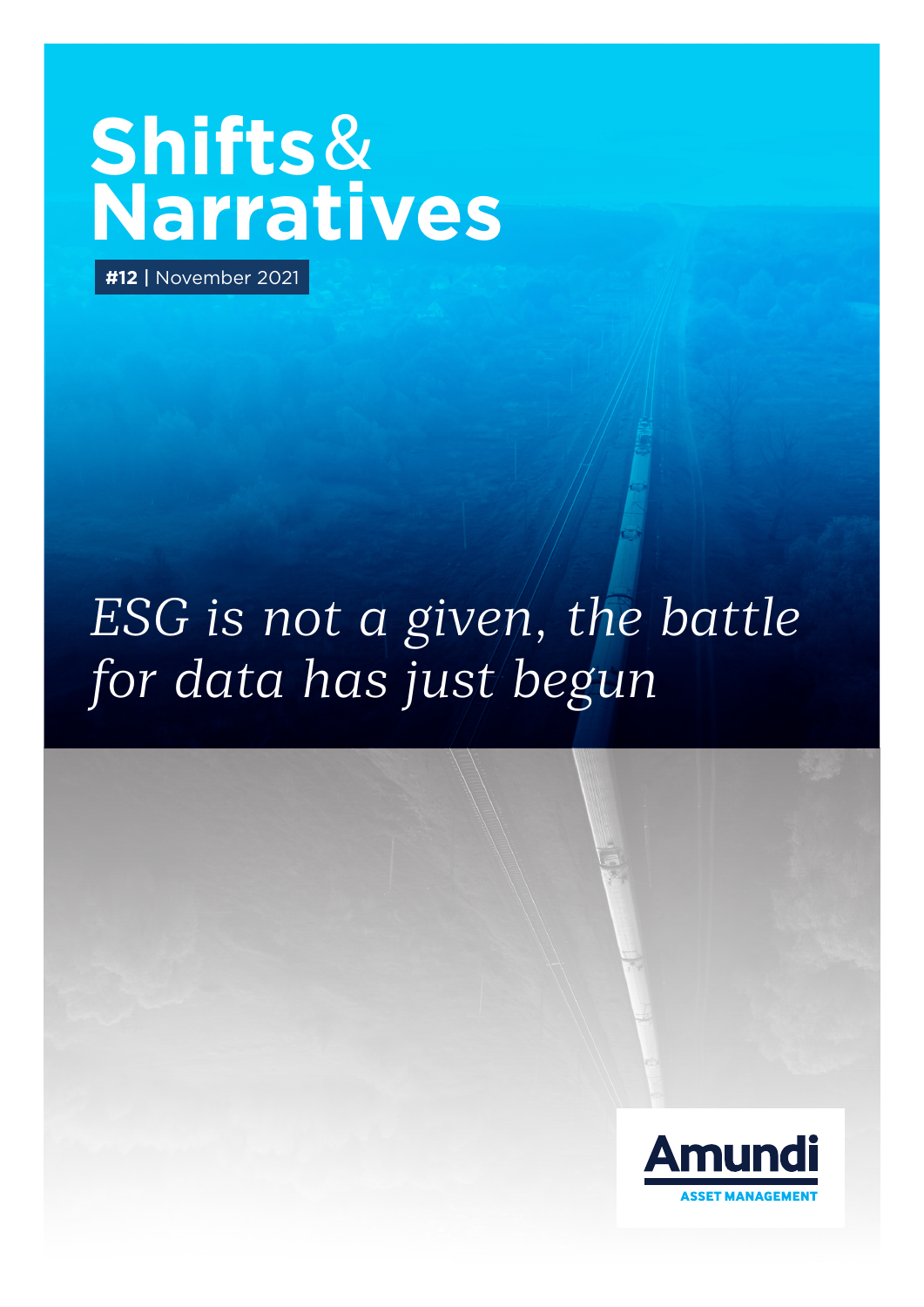### Author



Pascal BLANQUÉ Group Chief Investment Officer

#### Introduction

ESG (environmental, social, and governance) investing has been making news headlines recently. With the rising adoption of ESG worldwide, regulatory scrutiny has started to intensify. The focus of this attention has been the assessment of what is effectively the integration of ESG principles into the traditional investment process versus what can sometimes appear to be the mere labelling of investment products as ESG with minimal effort to incorporate ESG aspects – a marketing push put in place to address fast growing investor demand.

The matter is not an easy one, as ESG is continuously evolving. In fact, as the process of ESG integration progresses throughout the entire investment value chain, the so-called traditional and ESG worlds and organisations are converging. What was once the remit of ESG analysts separated from that of the fundamental ones, now is not. With the convergence of these two worlds, various set ups are emerging and walls of the past are continuing to fall as ESG and fundamental valuation models and terms are becoming unified.

Among the key reasons why this convergence is taking place, is the fact that the previously perceived trade-off between ESG and performance is outdated. ESG is no longer seen as detrimental, but at the very least neutral or even complementary to the classical portfolio metrics of risk and return,

therefore driving the case for the inclusion of ESG into fundamental assessments.

#### ESG integration in portfolio construction (risk and return)

In the process of integrating ESG into risk and return metrics, risk reduction has been the first **pillar.** Initially, ESG was seen as a pool of risk factors, poorly remunerated with the probability that some of these risks would materialise in the future increasingly seen as likely enough to take action in the portfolio. Carbon was under the spotlight first as this was where data initially became available amid the publication of the Greenhouse Gas (GHG) protocol in 2001. The demand for carbon-related investment strategies consequently gained momentum, thanks also to the rising push from coalitions and legislation, which drove a positive feedback loop between rising carbon risk adoption and its increasing impact on prices. Other risks in the ESG pool will arguably go on the same journey. It could be the case that some social risks will be increasingly in focus on the road to building a more sustainable and inclusive growth model after the Covid-19 crisis. Being able to identify these could be distinctive and provide a competitive edge for investors.

Regarding returns, the **opportunity to integrate** ESG considerations in generating excess return (alpha) has been the second pillar in the ESG

For professional investors. Not for the public.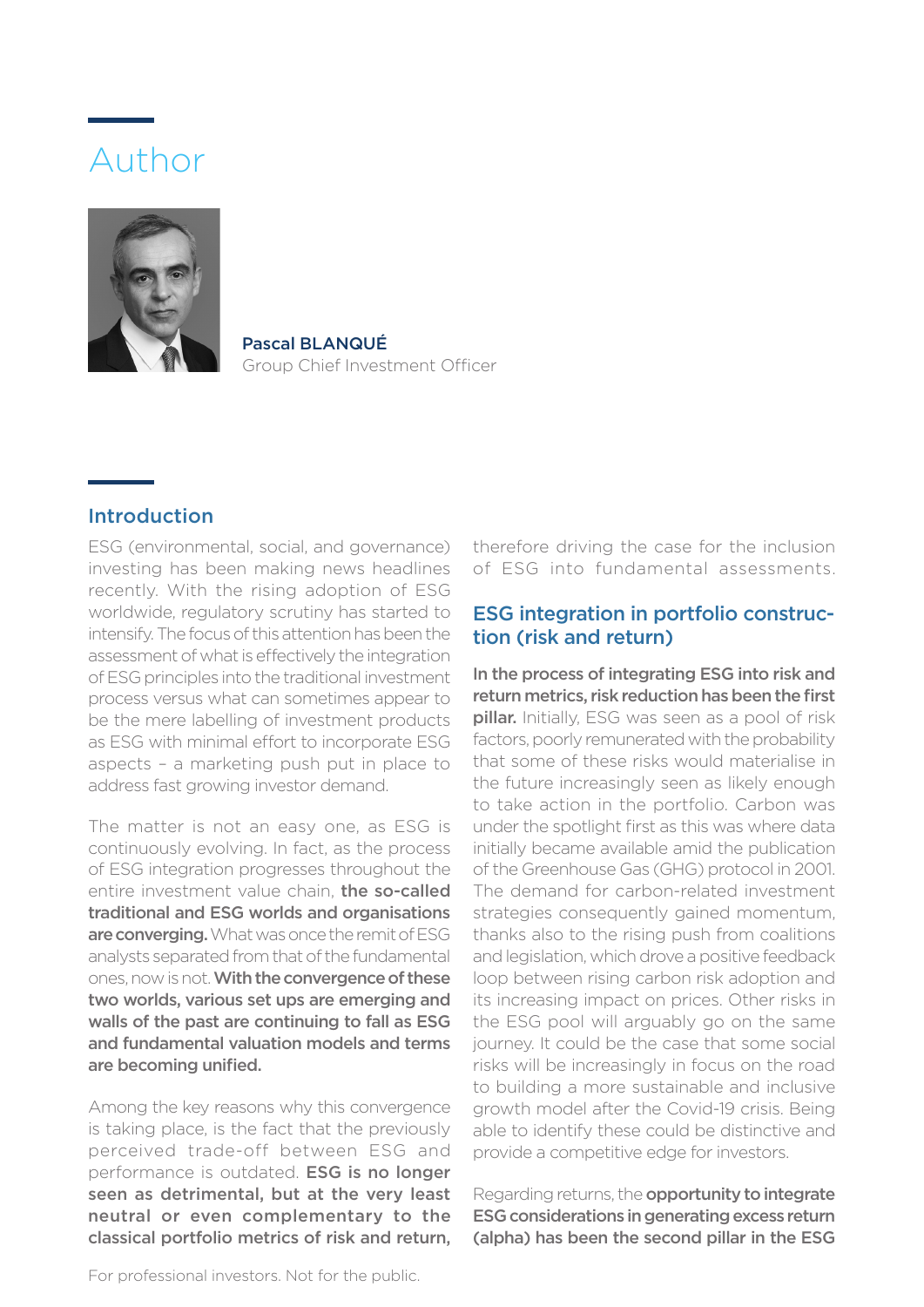investor journey. The potential to generate alpha lies in the possible areas of inefficiency. Inefficiencies arise when market prices do not integrate fully all relevant information, which it is often the case when it comes to ESG dynamics. Data is one of the key elements in the price discovery process that could lead to market inefficiencies. In the ESG world, the availability of data and the lack of standard accounting measures (if we exclude carbon with the GHG protocol) are two challenges leading to market inefficiencies. A lack of regulation has also been an area of inefficiency for a long time, although this has started to improve with the introduction of the Non-Financial Reporting Directive (NFDR) in Europe. The wave of regulation will intensify in the coming years and will continue to push for an alignment of ESG standards and practices.



#### Data availability, inefficiencies, and alpha opportunities

In our view, investors have a window of opportunity in front of them, as increasing data disclosures will create alpha opportunities arising from the gradual closing of existing information inefficiencies. This will arise alongside the convergence of fundamental and ESG investing. This may also help uncover whether the risk factors embedded in ESG investing are unique and idiosyncratic or whether they can be readily proxied by traditional risk factors.

In particular, many dimensions of ESG are likely to evolve around quality as a factor – which is already present in traditional analysis – further confirming the convergence between

**ESG and fundamental metrics. How fast this** convergence between ESG and fundamental worlds occurs will depend on the evolution of **ESG demand.** The function that determines ESG demand is not easy to forecast as it is unstable and not linear, as with investor preferences. **ESG** demand not only depends on investor appetite (flows) for some or all ESG elements, **but it is** also driven by the overall ESG ecosystem which comprises multiple forces such as regulatory change, coalitions, and legislation.

The net-zero emissions initiative is one of the most recent examples of an ESG ecosystem in motion, highlighting the theme for investors and further raising the impact of other climatechange-related ESG factors on prices. At the same time, it provides an example of data

For professional investors. Not for the public.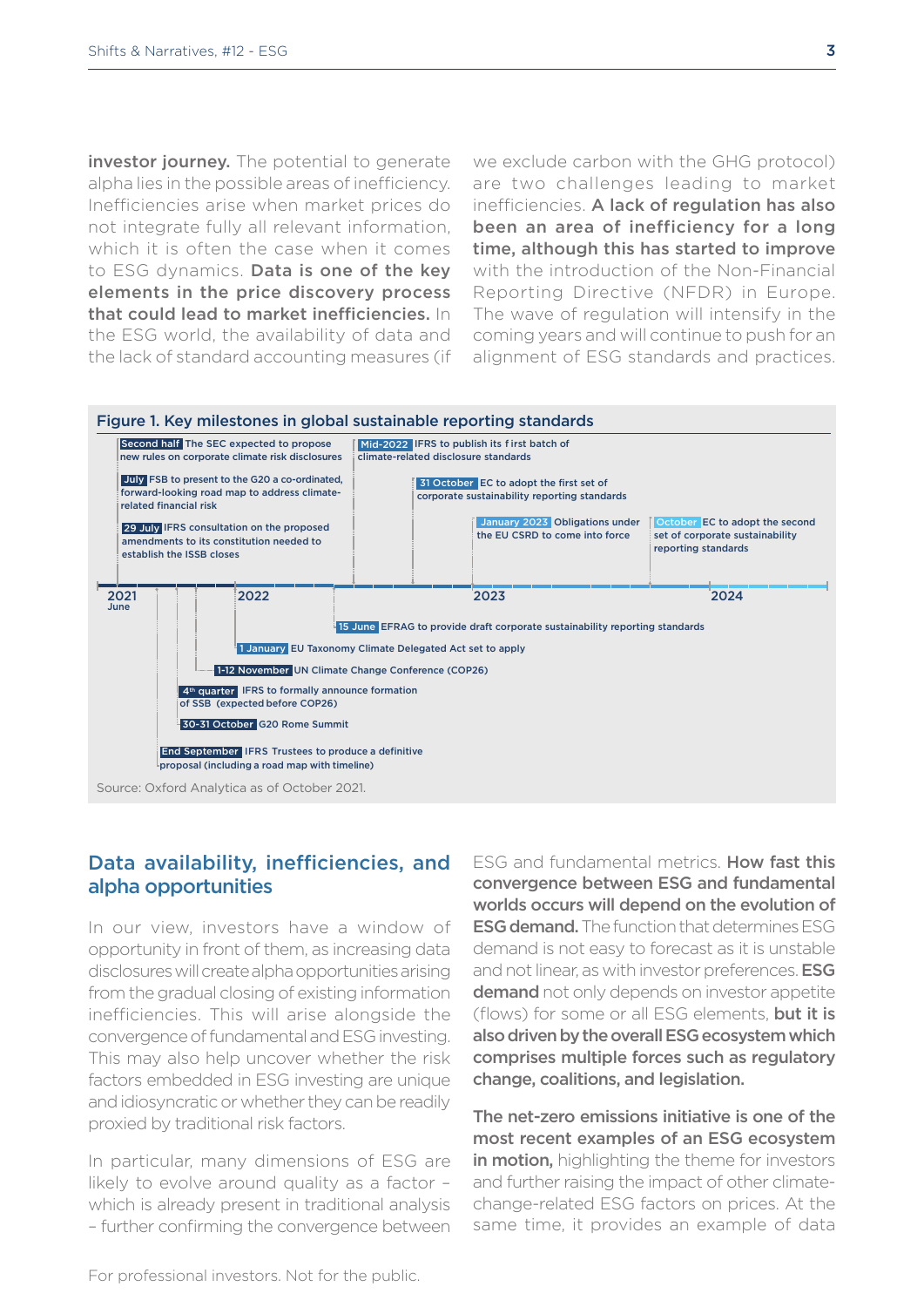evolution. Temperature scores are emerging as a complementary tool to other existing climateoriented metrics for investors wanting to create net-zero aligned portfolios. With rising interest on temperature scores and an increasing push towards net zero, company's temperature score profile is starting to improve quickly, especially in emerging markets.

Nevertheless, the task of creating a netzero portfolio is not an easy one, as very few companies worldwide meet the target, there are still strong data inconsistencies among providers and no standard approach to creating a portfolio with a net zero objective. This provides a fertile ground for alpha generation as investors may leverage all available ESG



data and fundamental bottom-up assessments to try to determine a forward-looking view of a company's net-zero trajectory.

While this data inconsistency persists, investors will be able to exploit these inefficiencies, but the room of opportunity may not last forever. Let us imagine there is a unique average global portfolio. As long as there is a sustained increase in demand for ESG assets and strategies, this demand will exert a price effect on the market, driving inefficiencies and risk premia down and prices up. This will continue with the rise in ESG demand and increase in ESG regulation, until a tipping point (equilibrium) has been reached when ESG and traditional investing are so interlinked that the ESG standalone definition will cease to be distinctive. This will happen when an ESG efficient frontier will be touched and no additional gains in terms of risk-return can be exploited from additional ESG input. In fact, only a few elements of ESG

will remain unconnected, as most of them will already be integrated in the fundamental assessment. When this occurs, the pure ESG component will start to be less relevant (as only a few remaining marginal aspects will not be integrated into the fundamental framework) and its impact will fade in the market. Yet, this process may take a long time and may not prove to be a straightforward journey.

#### ESG adoption and the opportunities for investors

In terms of the penetration of ESG investing, ESG adoption seems well advanced in the institutional market, especially Europe, but it remains far from complete at a global level, with the United States just starting to close the gap. As a result, global flows into ESG funds have been above € 530bn from January 2019 to September 2021, compared with a meagre €56bn for non ESG funds. Meanwhile, the retail end of the

For professional investors. Not for the public.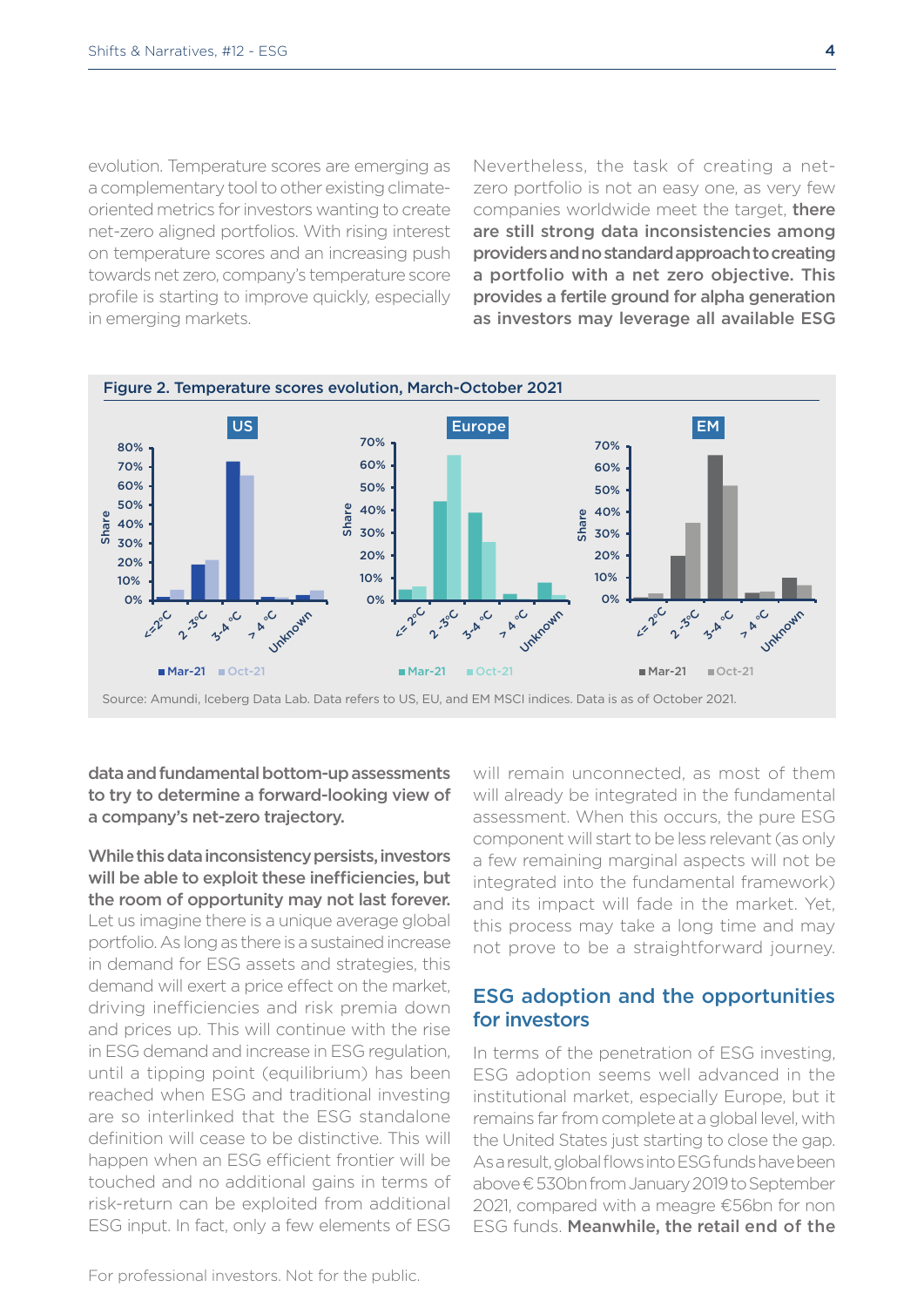

#### Figure 3. Global equity ESG vs. non-ESG funds, cumulative net sales since January 2019

market has just recently woken up to ESG and there is room for penetration to rise.

This means that we are far from reaching a tipping point on ESG adoption. The fact that research has not yet been able to isolate a pure ESG component from other fundamental elements does not imply that there is no value left in ESG, but it suggests that ESG investing is nuanced and multifaceted and in constant evolution. To deal with this dynamic world, we need more research, not less. This is the time to invest further into ESG, as the battle for data has just begun. There is a long way to go for the ESG landscape to emerge fully and significant investment will be required.

On the road to 100% ESG adoption, there are still opportunities to be played:

■ The best-in-class approach (based on the selection of the best companies by their ESG rating within their sector) is already being well exploited by investors. It is time to embrace a focus on the trajectory of improvements in terms of ESG. With progression on the data and reporting front, some of the previous inefficiencies are disappearing, but what will remain crucial is a dynamic assessment of the ESG path for each company. We believe that detecting

the dynamics of ESG ratings matters critically in the value creation process. Through engagement and favouring companies on a virtuous path, ESG can become a tool forcing change that is increasingly intertwined with the fundamental assessments of each company. This approach will drive further the integration of ESG and fundamental analysis that will become the key to generating alpha going forward.

At a global level, we will see the emergence of global ESG themes driven by powerful narratives built in the market and society that will provide opportunities, until they become completely saturated. As mentioned previously, the net-zero emissions initiative is one of them. The focus on tackling inequality is likely to be the next one as this is a key focus of governments during this recovery phase. Some blended themes combining environmental and social aspects could also emerge, such as the just transition theme to tackle climate change in an equitable way. This is of particular concern for emerging countries, but it is also coming to the fore in developed markets at the time when skyrocketing energy prices are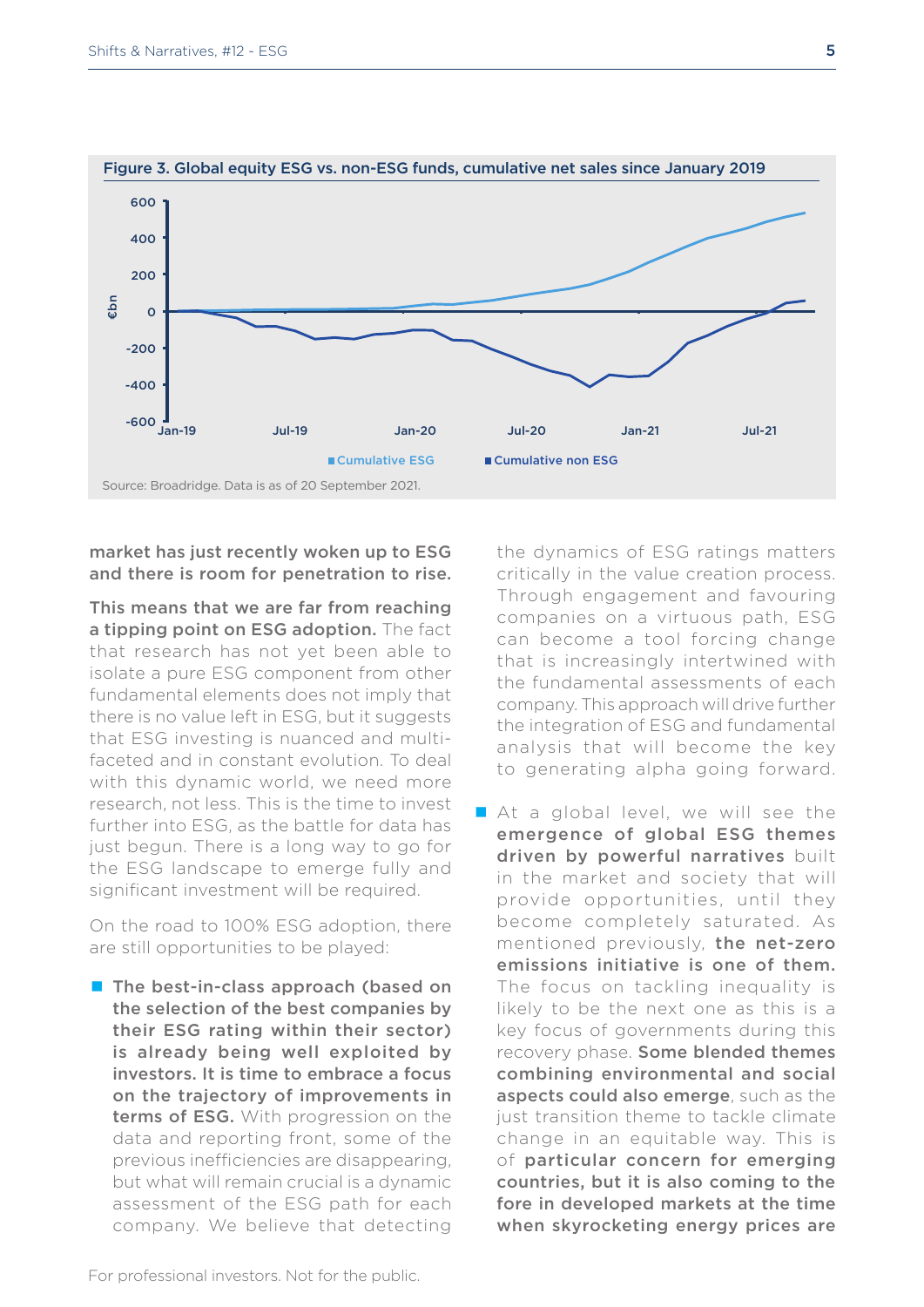disproportionally affecting already disadvantaged people.

On emerging markets and small cap companies, there continues to be strong inefficiencies amid a lack of data, both in the traditional and the ESG world. This is where there is a strong potential for alpha generation from additional ESG adoption as there is ample space for ESG improvement. In emerging markets, there are also specific themes that are not present in the developed world, such as the theme of base education, access to clean water, or even corporate governance, which are all still lagging behind. Yet, ESG in emerging markets comes with a significant cost in terms of deeper analysis, data collection, and engagement. The universe is also wide, as the possibility of engagement on ESG

topics is not limited to corporations, but also with governments and supranationals.

The future economic, environmental, and social developments will lead us down the path of increasing ESG adoption. This is a dynamic process made up of fulfilling prophecies and feedback loops between narratives, markets and wider society. In this respect, ESG should not be considered a top-down force that fuels the misallocation of capital and price distortions. On the contrary, the evolution of ESG data and dynamics are crucial to unveiling already existing market inefficiencies that need market forces to reduce them. The time to push further on ESG is now, and additional regulation on this front should be seen as a further lever to drive positive momentum in the ESG journey.